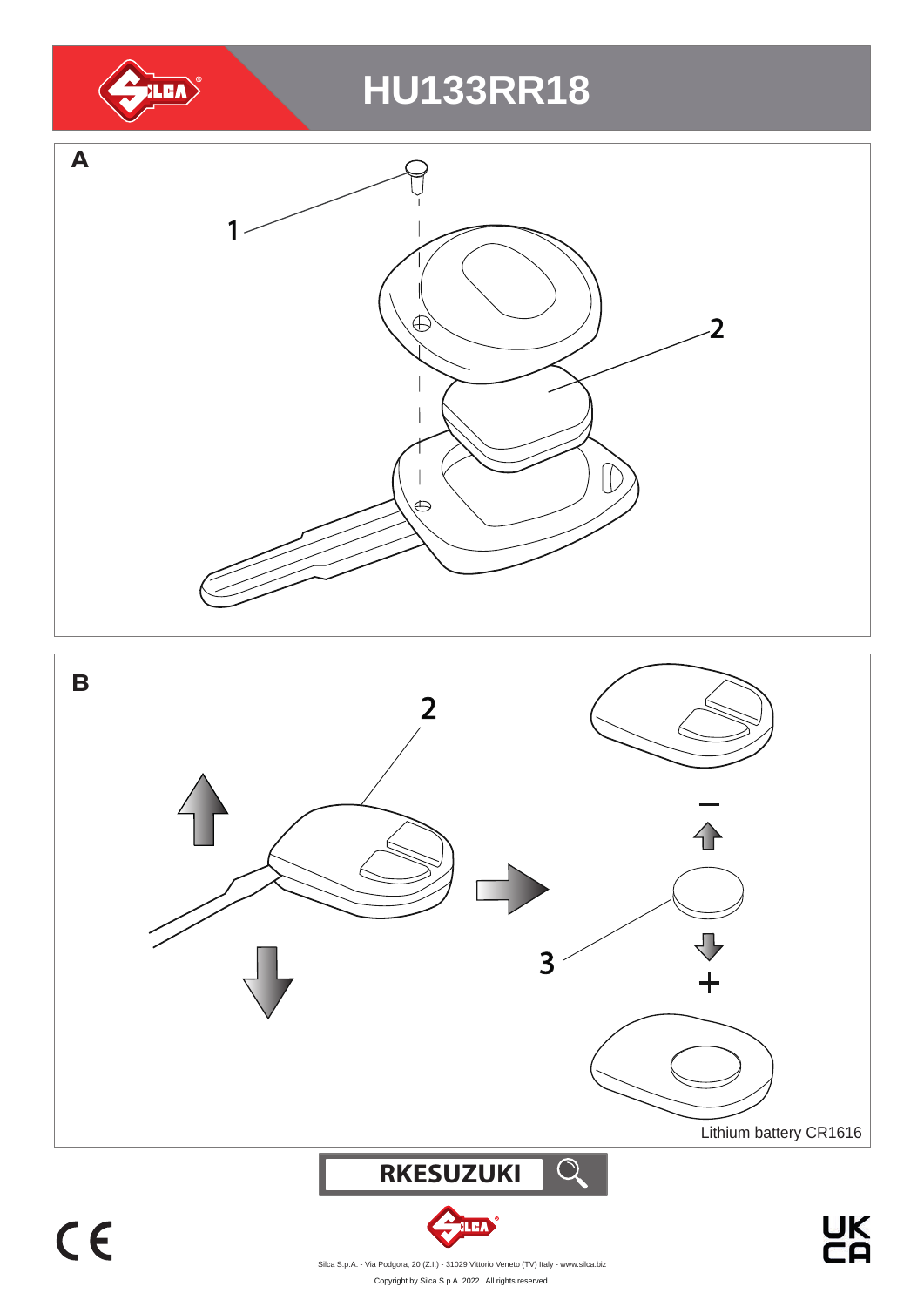

- **IT** Procedura programmazione:
- 1. Accertarsi che tutte le portiere siano chiuse e che la chiave di accensione sia stata rimossa dal blocchetto di accensione.
- 2. Aprire la portiera del lato guida
- 3. Girare l'interruttore della chiave di accensione su ON e poi OFF.
- 4. Rimuovere la chiave di accensione dal blocchetto entro 10 secondi.
- 5. Chiudere e aprire la porta lato guida per 3 volte entro 20 secondi
- 6. Inserire la chiave e girare l'interruttore su ON e poi OFF.
- 7. Rimuovere la chiave di accensione dal blocchetto entro 10 secondi.
- 8. Premere il pulsante di apertura portiere sul telecomando entro 20 secondi.
- 9. La registrazione del codice ora è completata.
- 10. Qualora fosse necessario un secondo telecomando ripetere la procedura.

#### **NOTA**:

automaticamente tutte le chiusure delle portiere si apriranno una volta confermando la memorizzazione.

- **EN** Programming procedure:
- 1. Make sure all the doors are closed and the ignition key is not in the starter.
- 2. Open the door on the driver's side.
- 3. Turn the ignition key switch to ON and then OFF.
- 4. Remove the ignition key from the starter within 10 seconds.
- 5. Close and open the driver's door 3 times within 20 seconds.
- 6. Insert the key and turn the switch to ON and then OFF.
- 7. Remove the ignition key from the starter within 10 seconds.
- 8. Press the door opening button on the remote control within 20 seconds.
- 9. The code has now been recorded.
- 10. If a second remote control is needed, repeat the procedure.

**NOTE**: when memorisation has been confirmed all the door locks will open automatically

- **DE** Programmiervorgang:
- 1. Prüfen, dass alle Türen geschlossen sind und dass der Schlüssel vom Zündschloss abgezogen worden ist.
- 2. Die Fahrertür öffnen.
- 3. Den Zündschlüsselschalter auf ON und dann auf OFF drehen.
- 4. Innerhalb von 10 Sekunden den Zündschlüssel vom Zündschloss abziehen.
- 5. Die Fahrertür dreimal öffnen und schließen, den Vorgang mit offener Tür beenden
- 6. Den Schlüssel einstecken und den Schalter auf ON und dann auf OFF drehen.
- 7. Innerhalb von 10 Sekunden den Zündschlüssel vom Zündschloss abziehen.
- 8. Die Türentriegelungstaste der Fernbedienung innerhalb von 20 Sekunden drücken.
- 9. Die Registrierung des Codes ist beendet.
- 10. Falls eine zweite Fernbedienung notwendig ist, den Vorgang wiederholen.

**HINWEIS**:alle Türverriegelungen werden sich einmal automatisch öffnen, um die Speicherung zu bestätigen

- **FR** Procédure de programmation:
- 1. S'assurer que toutes les portières soient fermées et que la clé de contact ait été enlevée du starter.
- 2. Ouvrir la portière du côté conducteur.
- 3. Tourner l'interrupteur de la clé de contact sur ON et puis sur OFF.
- 4. Enlever la clé de contact du starter dans les 10 secondes.
- 5. Dans les 20 secondes, Fermer et ouvrir la portière côté conducteur 3 fois et terminer la procédure portière ouverte.
- 6. Emboîter la clé et tourner l'interrupteur sur ON et puis sur OFF.
- 7. Enlever la clé de contact du starter dans les 10 secondes.
- 8. Presser le bouton d'ouverture des portières sur la télécommande dans les 20 secondes.
- 9. L'enregistrement du code est maintenant complet.
- 10. S'il vous fallait une deuxième télécommande, répéter la procédure

**REMARQUE**: automatiquement toutes les fermetures des portières valideront la mise en mémoire en s'ouvrant une fois.

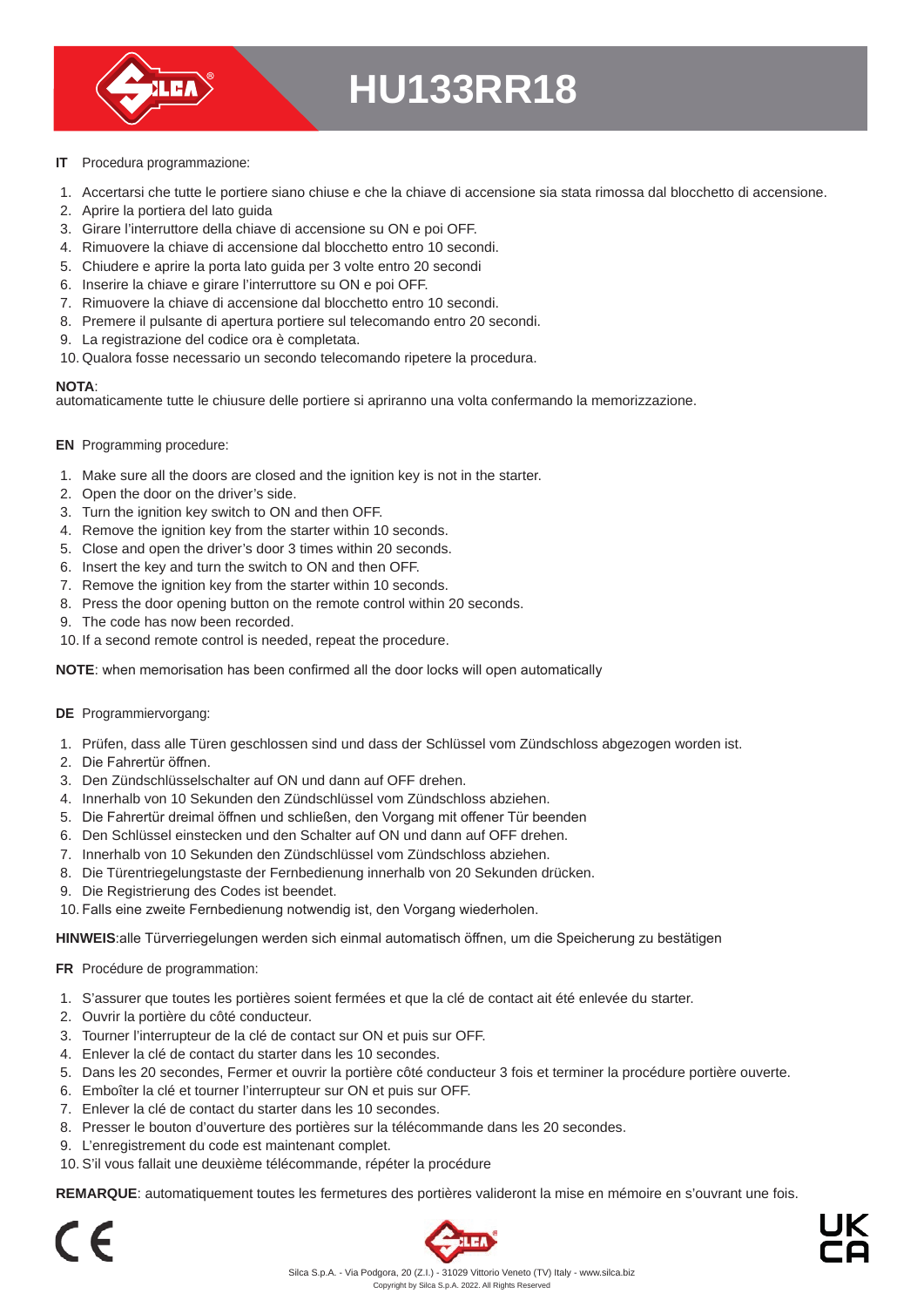

- **ES** Procedimiento de programación:
- 1. Asegúrese de que todas las puertas estén cerradas y de que la llave de contacto se haya extraído del bombín de arranque.
- 2. Abra la puerta del conductor.
- 3. Gire el interruptor de la llave de contacto en ON y luego en OFF.
- 4. Retire la llave de contacto del bombín de arranque en 10 segundos.
- 5. En 20 segundos, cierre y abra la puerta del conductor 3 veces y complete el procedimiento con la puerta abierta.
- 6. Introduzca la llave y gire el interruptor para situarlo en ON y luego en OFF.
- 7. Retire la llave de contacto del bombín de arranque en 10 segundos.
- 8. Presione el pulsador de apertura puertas en el control remoto en 20 segundos.
- 9. El/la registro/programación del código se ha completado.
- 10. Si se requiere un segundo control remoto, repita el procedimiento.

**NOTA**: automáticamente todos los cierres de las puertas se abrirán tras haber confirmado la memorización.

- **PT** Procedimento de programação:
- 1. Verificar se todas as portas estão fechadas e se a chave de ignição foi removida do canhão de ignição.
- 2. Abrir a porta do lado do condutor.
- 3. Rodar o interruptor da chave de ignição para ON e a seguir para OFF.
- 4. Remover a chave de ignição do canhão dentro de 10 segundos.
- 5. Dentro de 20 segundos fechar e abrir a porta do lado do condutor 3 vezes completando o procedimento com a porta aberta.
- 6. Inserir a chave e rodar o interruptor em ON e a seguir em OFF.
- 7. Remover a chave de ignição do canhão dentro de 10 segundos.
- 8. Premir o botão de abertura das portas no controle remoto dentro de 20 segundos.
- 9. Então o registo/programação do código foi completado.
- 10. Caso resultar necessário um segundo controle remoto, repetir o procedimento.

**OBSERVAÇÃO**: automaticamente todos os fechos das portas irão abrir-se uma vez, confirmando a memorização.

- **NL** Programmeerprocedure:
- 1. Controleer dat alle portieren zijn gesloten en dat de startsleutel verwijderd werd uit de startschakelaar.
- 2. Open het portier aan de bestuurderszijde.
- 3. Schakel de schakelaar van de startsleutel op ON en vervolgens OFF.
- 4. Verwijder binnen de 10 seconden de startsleutel uit het startblok.
- 5. Sluit en open het portier aan de bestuurderszijde 3 maal en beëindig de procedure met het portier geopend.
- 6. Steek de sleutel in het contact en draai de schakelaar op ON en vervolgens op OFF.
- 7. Verwijder binnen de 10 seconden de startsleutel uit het startblok.
- 8. Druk binnen de 20 seconden op de openingstoets van de portieren op de afstandsbediening.
- 9. De coderegistratie is nu voltooid.
- 10. Mocht u een tweede afstandsbediening wensen, herhaal dan de procedure.

**NOTITIE**: alle gesloten portieren zullen automatisch terug geopend worden na bevestiging van de opslag.

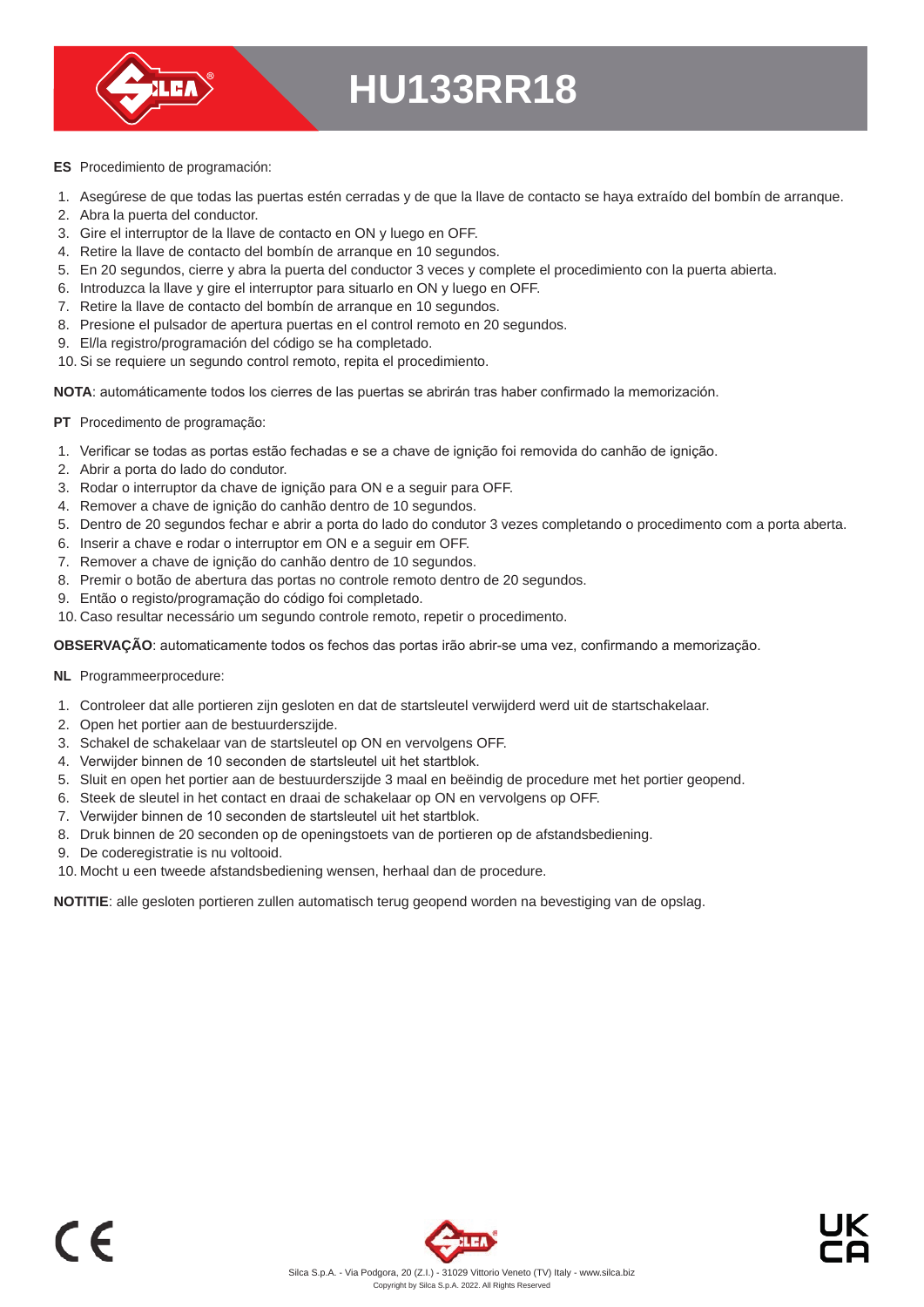

## **WARNING**